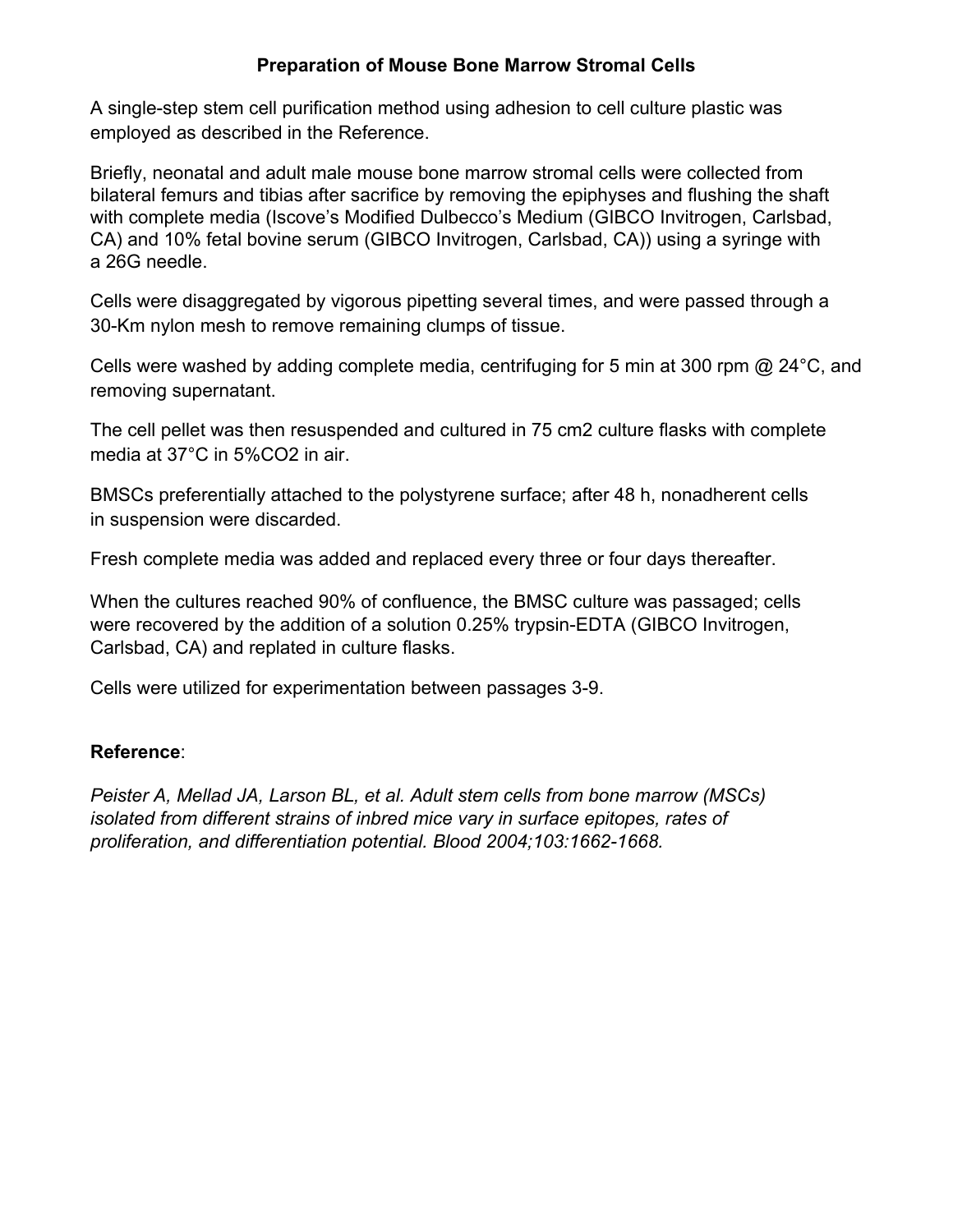# **Isolation of Bone Marrow Cells**

*Note: Animals should be sacrificed using procedures approved by your institution.* 

- 1. Wet the pelt thoroughly with 70% isopropyl alcohol, then clip and peel back to expose hind limbs. Using sterile sharp scissors (to avoid splitting of the bone), cut the knee joint in the center and remove ligaments and excess tissue.
- 2. Remove the femur and tibia by severing them from the animal at the hip and ankle respectively.
- 3. Trim the ends of the long bones to expose the interior of the marrow shaft.
- 4. Collect the marrow cells in 1 to 2 mL of Iscove's MDM containing 2% fetal bovine serum (refer to Catalog #07700). Flush the marrow from the femoral shaft using a 21g needle attached to a 3 mL syringe. A smaller needle (22g or 23g) may be required to flush marrow from the tibia. Use the same medium to flush bones from one to three animals.
- 5. Make a single cell suspension by gently aspirating several times using the same needle and syringe.
- 6. Keep the cells on ice. For most applications, it is not necessary to ficoll or wash the cells.
- 7. Remove small aliquot of cells and dilute 1/50 to 1/100 in 3% acetic acid (refer to Catalog #07060). Count nucleated cells using a hemocytometer.

Expect cell recovery:  $1 - 2 \times 10^7$  per femur  $6 \times 10^6$  per tibia  $3 - 5 \times 10^7$  per mouse (2 femurs and 2 tibias)

*For Research Use Only* 

777 West Broadway, Cassette Marco 2013, 2013<br>1999 - The Marco 2013 May 2018, 2018 1999 - Text +44.(0)<br>1999 - The Marco 2018 - Same Cassette Marco 2014 1798 - Text 1604, 2017<br>1991 - Text 1604, 2017 - Text 160, 2018, 2019 - NA Toll Free Fax: 1.800.567.2899 www.stemcellgb.com E-mail: info@stemcell.com www.stemcell.com

**Head Office European Office UK Office**<br>
T77 West Broadway, BC, 201 Chemin du Vieux Chemin du Vieux Chemin du Vieux Chemin du Vieux Chemin du Vieux Chemin du Vieux Chemin du Teix +44.(0)<br>
2.1.R.S.T. 3240, Mayin, France Tei

*StemCell Technologies*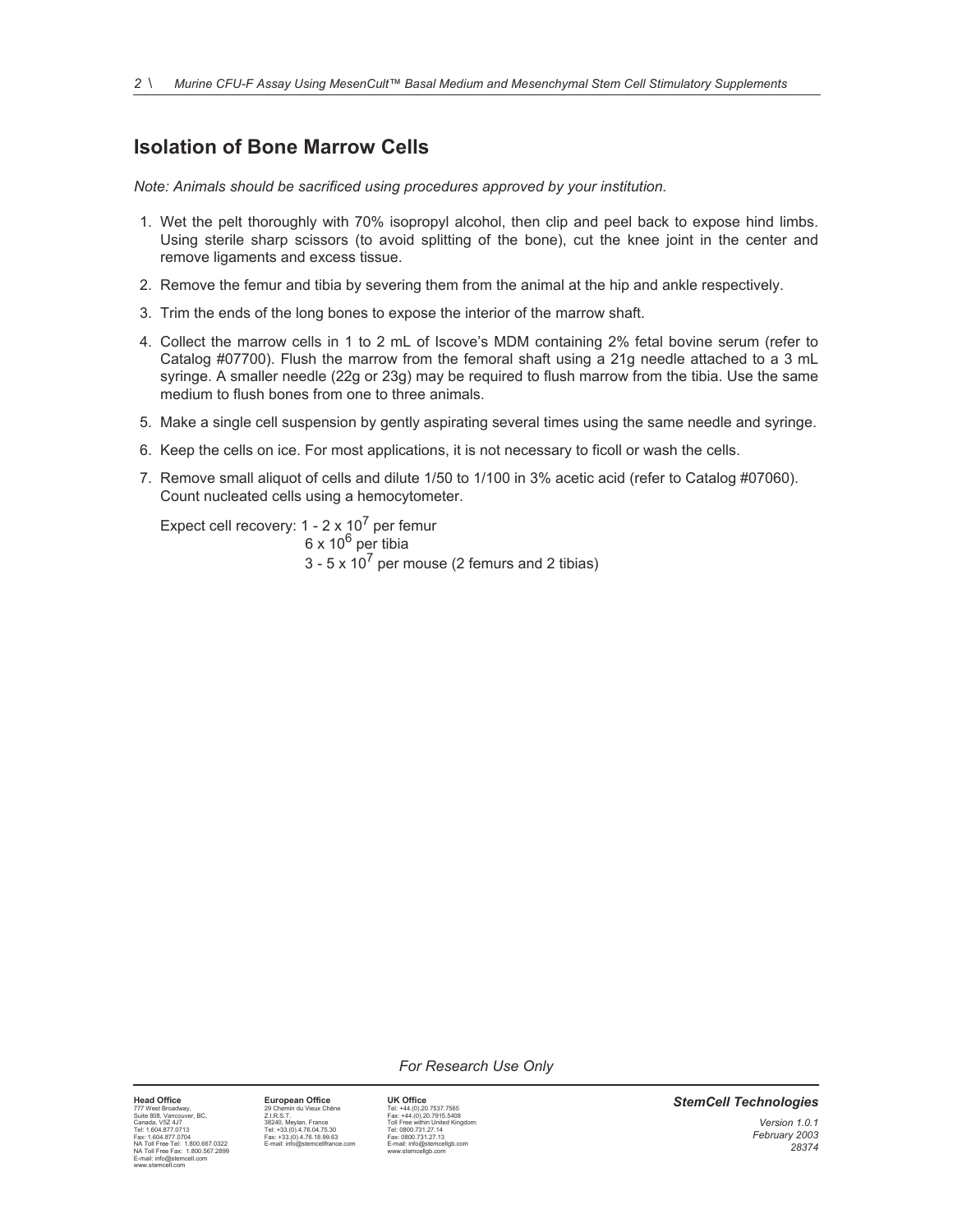# **Procedure for Murine Colony Forming Unit Fibroblast (CFU-F) Assay**

## **Media and Supplies**

- 1. MesenCult™ Basal Media (refer to Catalog #05501).
- 2. Mesenchymal stem cell stimulatory supplements (refer to Catalog #05502).
- 3. Thaw mesenchymal stem cell stimulatory supplements and add contents to MesenCult™ Basal Media (complete media).
- 4. 6-well **tissue culture treated** plates

## **Cells**

- 1. Dilute murine bone marrow cells to 1.0 x  $10^7$  cells/mL
- 2. For duplicate cultures add 2.5 x 10<sup>5</sup> cells/mL (5 x 10<sup>5</sup> cells/well), add 100 µL of 1.0 x 10<sup>7</sup> cells/mL to 3.9 mL complete media.
- 3. Vortex the tube and then plate 2 mL in each of 2 wells.
- 4. Ensure the cells are plated in **tissue culture treated** dishes.
- 5. For duplicate cultures at 5.0 x 10<sup>5</sup> cells/mL (1.0 x 10<sup>6</sup> cells/well), add 200 µL of 1.0 x 10<sup>7</sup> cells to 3.8 mL complete media.
- 6. Vortex the tube and then plate 2 mL in each of 2 wells.
- 7. Ensure the cells are plated in **tissue culture treated** dishes.
- 8. It is recommended to perform assays at 2 different cell concentrations as described above.
- 9. Dilute murine fetal liver cells to 4 x  $10^6$  cells/mL.
- 10. For duplicate cultures at 1.0 x 10<sup>5</sup> cells/mL (2.0 x 10<sup>5</sup> cells/well) add 100 µL of 4 x 10<sup>6</sup> cells/mL to 3.9 mL of complete media.
- 11. Vortex the tube and then plate 2 mL into each of 2 wells.
- 12. Ensure the cells are plated in **tissue culture treated** dishes.

*For Research Use Only* 

# $\begin{tabular}{l|c|c|c|c} \textbf{Hed O} \textbf{O} \textbf{ff} \textbf{G} \textbf{F} \textbf{G} \textbf{G} \textbf{F} \textbf{G} \textbf{G} \textbf{F} \textbf{G} \textbf{G} \textbf{F} \textbf{G} \textbf{G} \textbf{F} \textbf{G} \textbf{G} \textbf{F} \textbf{G} \textbf{F} \textbf{G} \textbf{G} \textbf{F} \textbf{G} \textbf{G} \textbf{F} \textbf{G} \textbf{F} \textbf{G} \textbf{F} \textbf{G} \textbf{$

#### *StemCell Technologies Version 1.0.1 February 2003 28374*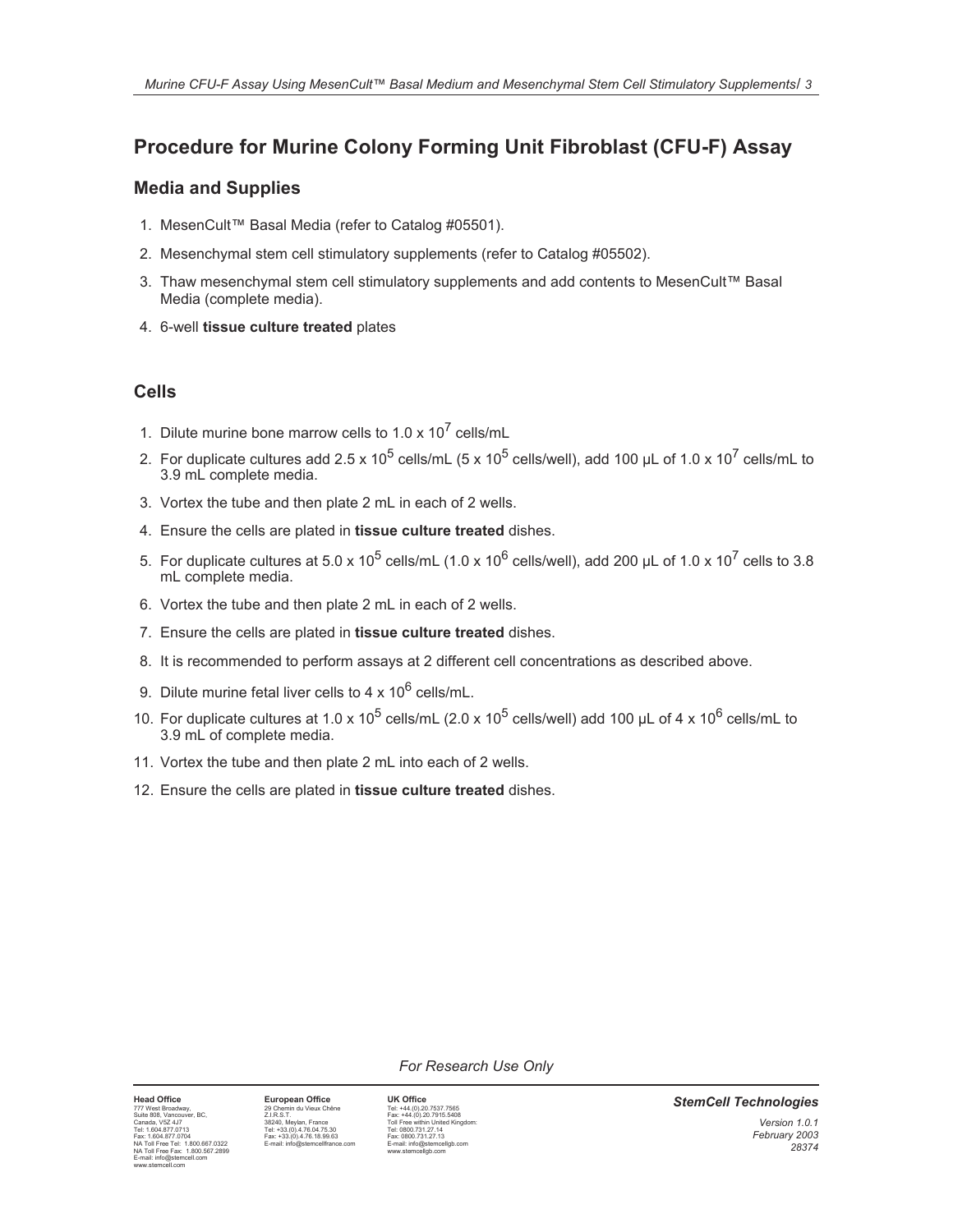### **Staining and Enumeration of Murine CFU-F**

At day 14, remove media from 6 well plate by decanting into waste containing bleach. Wash each well with PBS 2 times to ensure that residual FBS is removed. Allow to air dry for 5 minutes.

Add enough methanol to cover each well and incubate at room temperature for 5 minutes. Decant methanol and allow to air dry for 5 minutes.

Add enough Giemsa stain to completely cover the well and incubate at room temperature for 5 minutes.

Remove Giemsa stain. Wash with low stream tap water to remove non-bound stain. Allow to air dry and count colonies microscopically. (Examples of CFU-F provided at the back of the procedure of manual.)

### **Expected CFU-F Counts**

Murine Bone Marrow:  $20 \pm 10$  (5 x 10<sup>5</sup> cells/well) (mean  $\pm$  SD, n = 12)

Fetal Liver:  $20$   $(2 \times 10^5 \text{ cells/well})$ (Preliminary experiments confirmed that complete media supports the proliferation of CFU-F from murine fetal liver).

6-well tissue culture treated dishes: Falcon Product Number B-D 353502 Corning Product Number 3506

*For Research Use Only* 

**Head Office**<br>
T77 West Broadway, European Office UK Office<br>
Suite 808, Vancouver, BC,<br>
21 R.S.T.<br>
21 R.S.T.<br>
21 R.S.T.<br>
21 R.S.T.<br>
22 Maydan, France Tat +44 (0) 20.7915,5408<br>
21 R.S.T.<br>
22 Maydan, France Tat +604 877 0713 77 West Broadway, Capital Markov (Mexican Markov Chene Fax: +44.(0) 20.7637.7565408<br>Canada, VSZ 417<br>Tel: 1604.87.0713 38240. Meyian, France Tel: 1604.877.7548<br>Tel: 1604.877.0713 38240. Meyian, France Tel: 1604.877.0713<br>Te

*StemCell Technologies* 

*Version 1.0.1 February 2003 28374*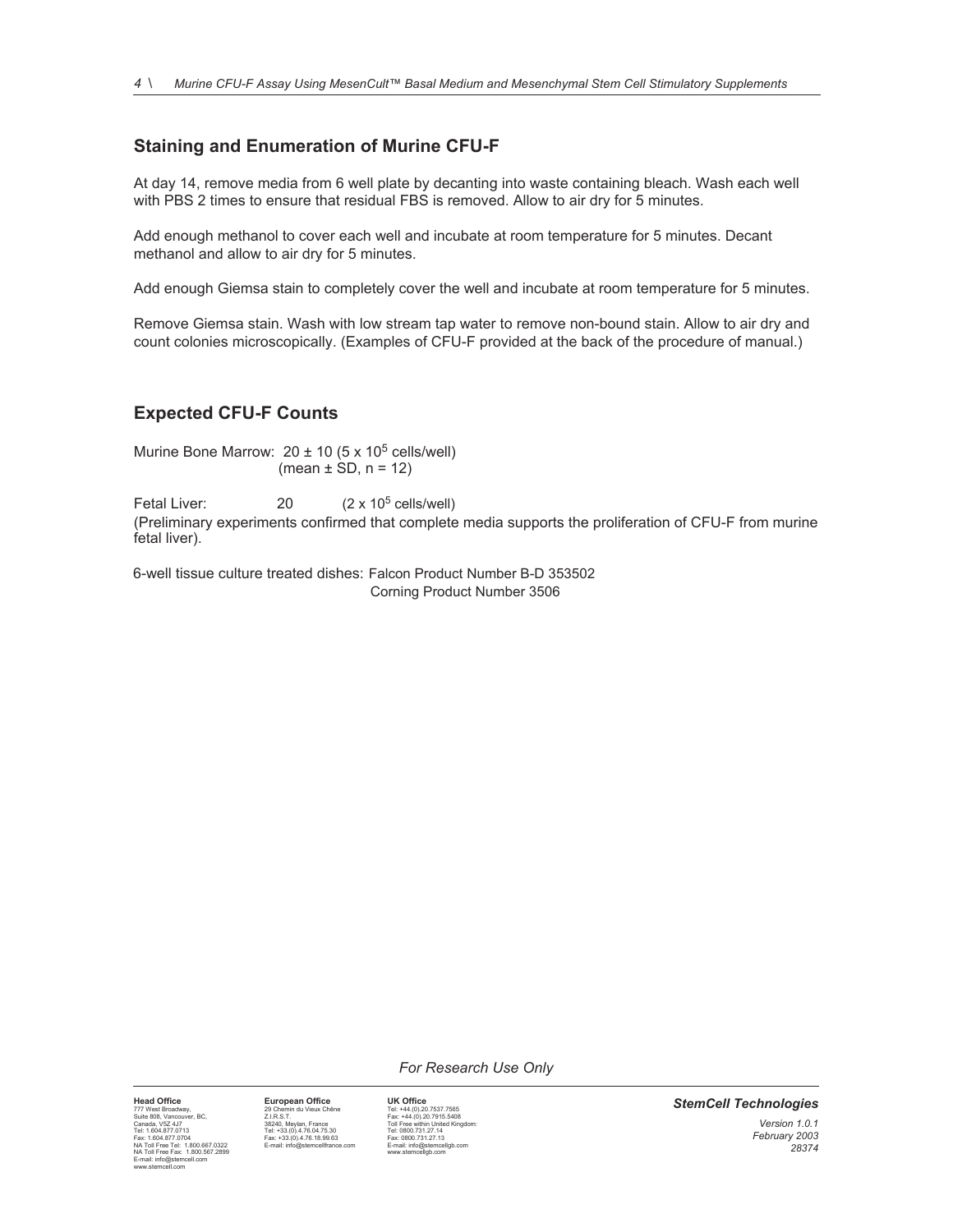# **Helpful Hints**

- Thawing of mesenchymal stem cell stimulatory supplements should preferably be performed overnight under refrigeration. If this is not possible, thawing of supplements in a 37°C water bath is permissible. (Note: do not thaw supplement in a 56°C water bath)
- Once prepared, the complete media is stable at 4°C for 1 month. If the volume of the complete media exceeds your monthly requirements, it is possible to aliquot the supplements and store these at - 20°C. Therefore, smaller volumes of complete media can be prepared ensuring the supplements represent one-fifth of the total volume (i.e. 10 mL of supplements to 40 mL of basal medium).
- Cell counts should be performed in 3% acetic acid to obtain an accurate white cell count.
- Dilution and suspension of cells into complete media is recommended prior to plating in 6-well **tissue culture treated** dishes to ensure equal distribution of colonies on well surface.
- **Tissue culture treated** dishes must be used to support the proliferation of CFU-F.

*For Research Use Only* 

 $\begin{tabular}{l|c|c|c|c} \textbf{Hed O} \textbf{D} \textbf{ff} \textbf{G} \textbf{F} \textbf{G} \textbf{F} \textbf{G} \textbf{F} \textbf{G} \textbf{F} \textbf{G} \textbf{F} \textbf{G} \textbf{F} \textbf{G} \textbf{F} \textbf{G} \textbf{F} \textbf{G} \textbf{F} \textbf{G} \textbf{F} \textbf{G} \textbf{F} \textbf{G} \textbf{F} \textbf{G} \textbf{F} \textbf{G} \textbf{F} \textbf{G} \textbf{F} \textbf{$ 

#### *StemCell Technologies*

*Version 1.0.1 February 2003 28374*